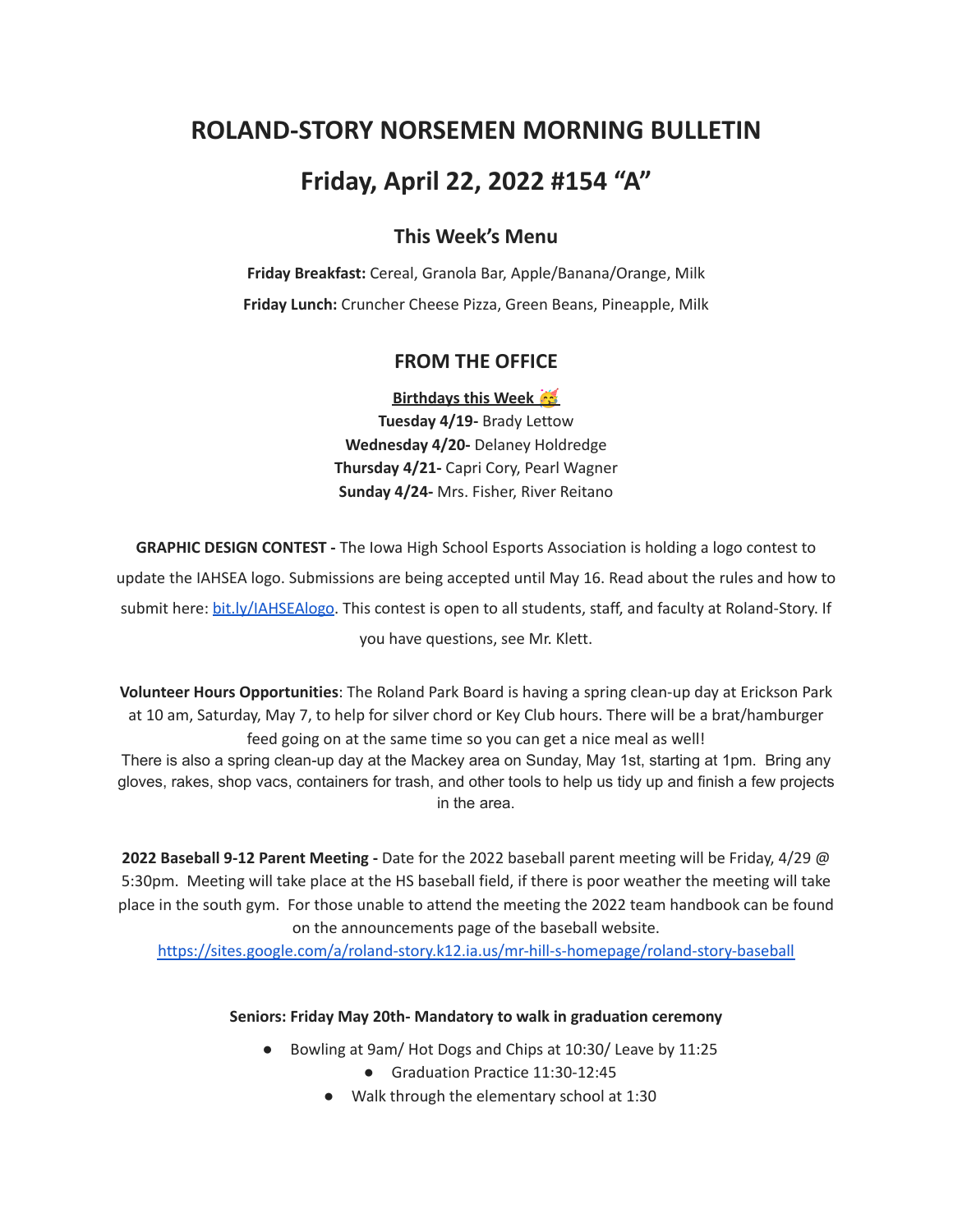**GAMES AND ANIMATION ONLINE CONFERENCE** - The University of Iowa is hosting a free online games and animation conference this Saturday featuring speakers from Blizzard, Epic, Pixar, and more. Learn more by checking out this link: [art.uiowa.edu/resources/events/epx-con-2022-hybrid](http://art.uiowa.edu/resources/events/epx-con-2022-hybrid)

**Football:** There will be an important information/sign-up meeting for the 2022 high school football season in the commons during seminar on Friday April 22. Anyone unable to attend should visit with Coach Finn prior to the meeting.

**There will be two final ice cream fundraisers for MAST this year--**Tuesday, April 26th and Monday, May 9th. We are looking for volunteers to provide cookies for each concert, as well as people to help serve ice cream that evening. If you would be interesting in helping us out on Tuesday, April 26th please fill out the following forms:

## [Cookie](https://www.signupgenius.com/go/4090c45acac2ba31-rsmast2) Drop Sign Up

### Ice Cream [Fundraiser](https://www.signupgenius.com/go/4090c45acac2ba31-rsmast3) Help

If you are able to help provide cookies for the 26th, you can send them with your student to school on the 25th or the 26th. We will send out separate forms in a few weeks for the fundraiser on May 9th.

**Seniors:** Now is the time to start turning in your graduation fee. Please drop off your payment to the office before your last day of classes.

**Juniors/Seniors:** \$40 off tux rental coupons are available in the office from Milroy's.



**[COUNSELOR FOLDER](https://docs.google.com/document/d/1vmwczNPbDzXe9vFaG5LJMQ7NYDv-i4oQJHybqA65TUc/edit?usp=sharing) (9-12)-Click here**



*Future Seminar Career Presentations*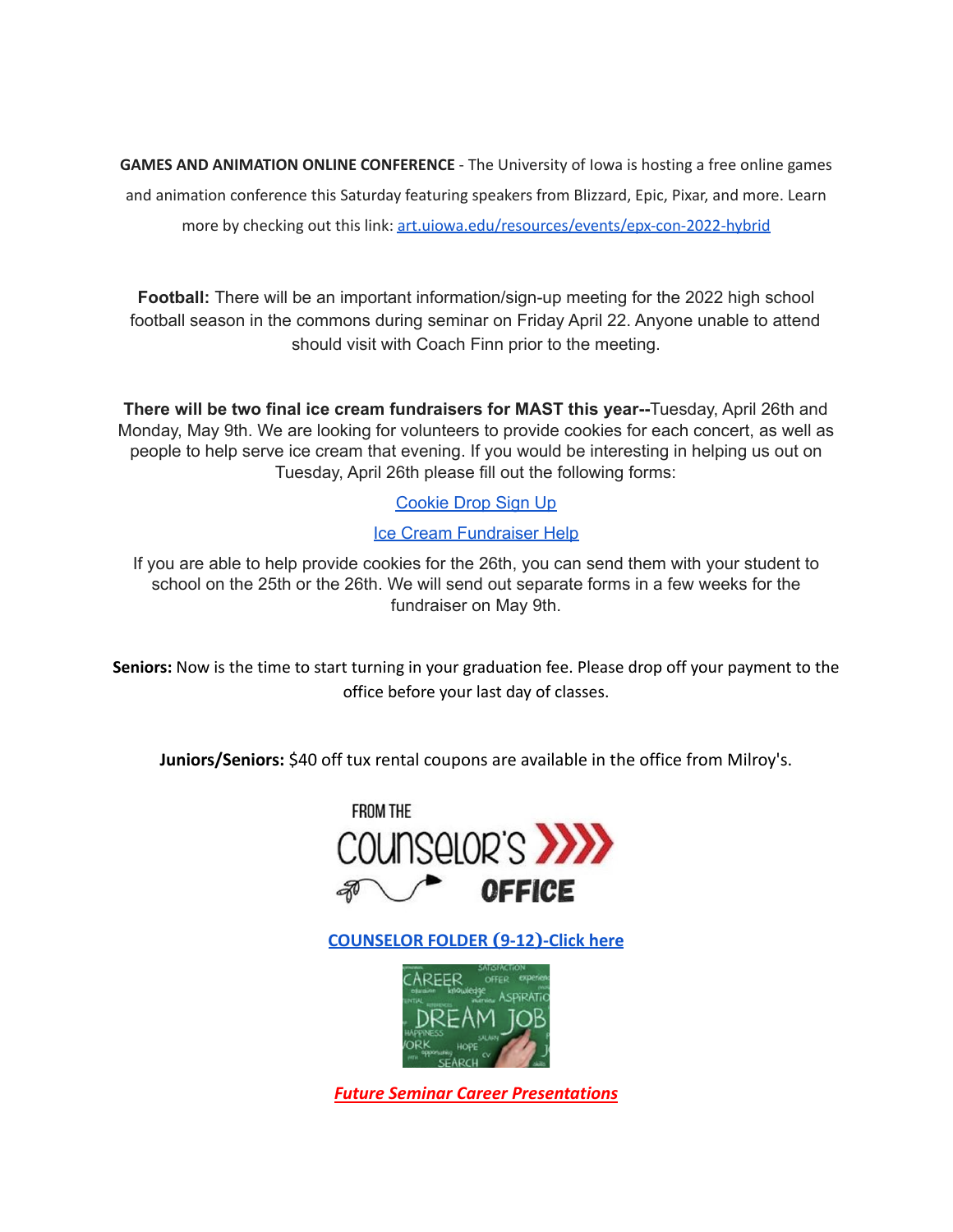#### **Tuesday, April 26 \*Fire Science** Click here for [information](https://www.dmacc.edu/programs/fire/Pages/welcome.aspx)

#### **Thursday, April 28 \*Story City Manufacturing and Tours**

(All juniors. This is a day event)

**Tuesday, May 3 Presenter: \*Architecture/Construction** Eric Vermeer. He has over <sup>15</sup> years of experience working

in architecture and engineering. Eric is the go-to person at 10 Fold for master planning, construction cost estimating, structural engineering, structural and architectural forensics, project management, and architectural design.

Wednesday, May 4 \***Video Production** Click here for more [information](https://www.dmacc.edu/programs/video/Pages/welcome.aspx)

#### **Tuesday, May 10 \*Medical Fields -Mary Greeley Presenters**

\*Students, via My Academic Plan Career Clusters you will be requested to come to these presentations.

If ANYONE wants to attend these sessions please sign up in the Counselor's office at least one day prior

to the presentation!

*RS students, take time for your mental health* by registering for this "Teens Training Teens-Psychological First Aid (PFA)" This 3-hour online course will teach students how to manage their distress and cope with post-disaster stress and adversity. (See [attached](https://drive.google.com/file/d/18ZxsDgb9mTVccDP5AD1ejwqoEi1MNUwE/view?usp=sharing) flyer.)



#### **Local Scholarship**

[Jim & Marilyn Hanson \(RS Foundation\) Scholarship](https://docs.google.com/document/d/1ZTlh8dBWKYLTE2ZXAX8cFE_071yzMHCiRBXRqeR_Sv8/edit?usp=sharing)- \$1,000/4yr due 4/22 @12:00pm- pursuing a major in forestry, math related field, and/or education.

**RS Silver Cord [Scholarship](https://docs.google.com/document/d/12og0k5MTIc1OeFEzEig2sJZbI5ykSKtMlEJRu1iKhdA/edit?usp=sharing)** Make a copy, fill, print and turn into Counselor's office \$500 due 5/4 @12:00pm

**RSEA [\(Roland-Story](https://docs.google.com/document/d/1YwFGXKN4fBAFzL5lRATvKspYv1CbagujvEZKrQq0Kcg/edit?usp=sharing) Education Association) Scholarship** Make a copy, fill, print and turn into Counselor's office \$300 due 4/28 @12:00pm

#### **ATHLETIC ACTIVITIES FOR THE WEEK**

**Friday 4/22** Varsity Boys Golf Meet vs North Polk @ Riverbend 4:00pm